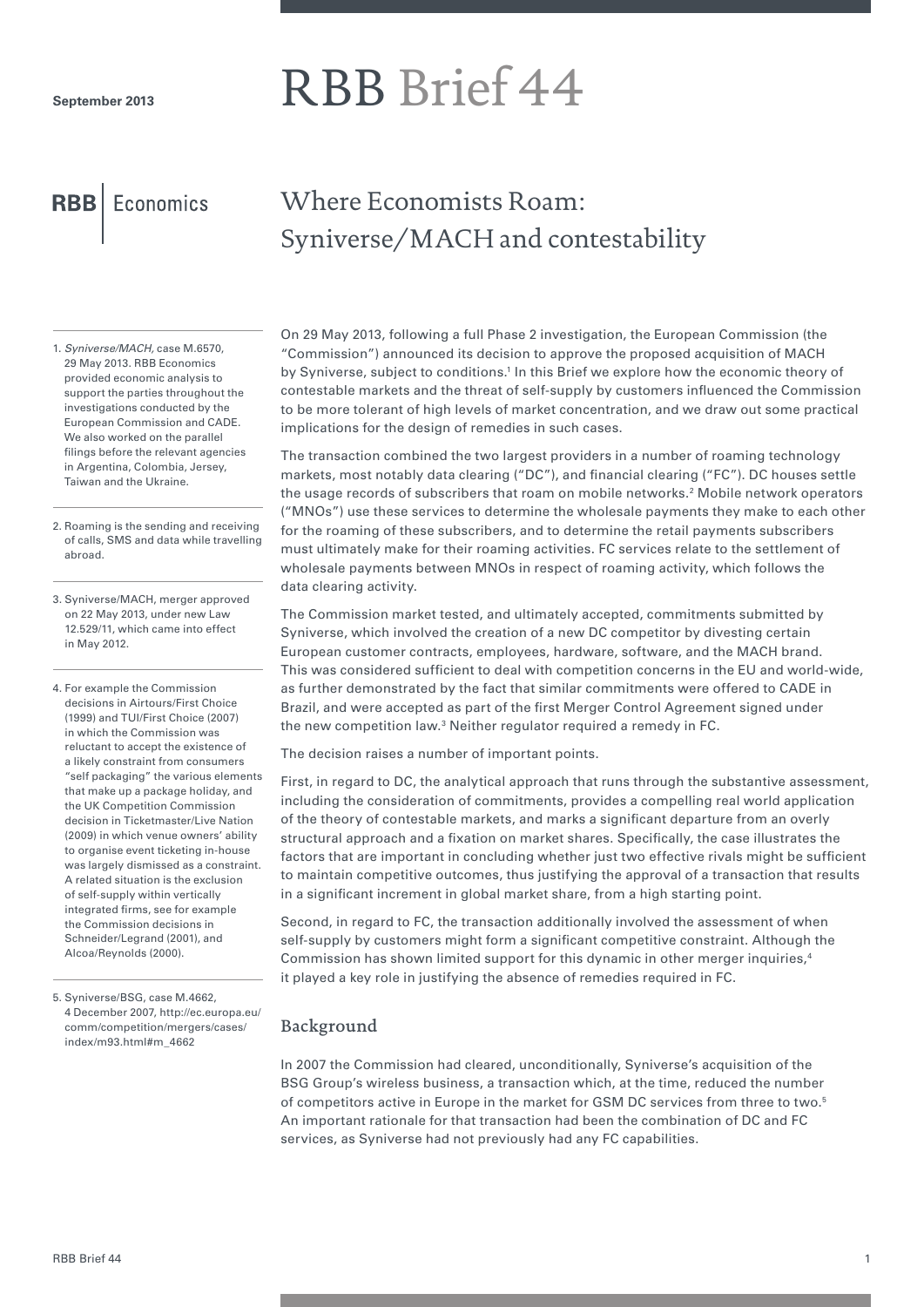- 6. The Commission further noted the market characteristics which made coordination unlikely, including the dynamic nature of the market and the tendering process, by which large customers typically tender for new contracts infrequently.
- 7. http://www.syniverse.com/content. cfm?page\_id=14&press\_release\_ id=513&press\_release\_year=2012
- 8. See Commission Press Release: http://europa.eu/rapid/press-release\_ IP-13-481\_en.htm?locale=en

9. In addition, Syniverse and MACH achieved similar shares in respect of another roaming technology market, Near Real Time Roaming Data Exchange ("NRTRDE"), a technology related to fraud detection in mobile roaming transactions. The analysis of NRTRDE was similar to that of DC, and so is not discussed separately in this Brief.

10. MLex "EC asks whether Syniverse, Mach tie-up will raise prices", 20 Nov 12 | 17:18 GMT. See also http://europa.eu/rapid/pressrelease\_IP-12-1439\_en.htm

- 11. "In-house" provision might include self-supply or outsourcing part of the activity to non-specialist providers.
- 12. See, for example, Baumol, WJ, Panzar, JC and Willig, R (1982) *Contestable Markets and the Theory of Industry Structure,* New York: Harcourt Brace Jovanovich, and Klemperer, PD (2005), *Bidding Markets,* Occasional Paper No.1, UK Competition Commission. (Also reprinted in Journal of Competition Law and Economics, 2007, and reprinted in Handbook of Competition Policy, P. Buccirossi (ed.) 2008).
- 13. The GSMA is an association that represents the interests of mobile operators worldwide.

In its 2007 clearance decision, the Commission noted that Syniverse and BSG had not exerted strong competitive pressure on one another, switching by MNOs between BSG and Syniverse had been very rare, and that BSG and Syniverse had faced, and would continue to face, strong competition from the market leader MACH. Moreover, their customers, the MNOs, would retain significant buyer power, *inter alia* through sponsoring new entry, by either non-European DC providers, or billing software providers.<sup>6</sup>

By 2012, when the Syniverse/MACH transaction was announced,<sup>7</sup> the parties collectively retained a *"virtual monopoly"* <sup>8</sup> share of GSM DC services globally.<sup>9</sup> Furthermore, the merger also combined the two largest providers of FC services.<sup>10</sup> A number of smaller outsourced service providers ("OSPs") provided each of DC and FC services, and, importantly, a significant number of MNOs chose not to outsource their FC services to specialist providers, such as the merging parties, but instead performed this service "in-house".11

#### Rules for a contest

The Commission raised initial concerns in respect of each of DC and FC, focussed on the very significant market shares that would result from the merger, both on an EEA basis and worldwide. The parties submitted that these markets were characterised by contestable Bertrand competition, a framework in which the presence of one other potential competitor would be sufficient to maintain competition. When applied to technology services markets such as these, in which tenders come up for renewal every two to three years, this framework might be considered at the level of individual customer tenders, such that one alternative OSP might be sufficient to discipline an incumbent to continue to offer competitive terms.

Several authors have discussed the necessary conditions for contestable competition.<sup>12</sup> Applied to this case, these are as follows:

- 1. Lumpy contracts and infrequent tenders increase the costs of losing a tender. This gives each OSP strong incentives to bid aggressively for new contracts, and makes coordination unlikely. MNOs create "winner-takes-all" bidding processes for 2-3 year contracts that represent a significant proportion of an OSP's revenue and profit.
- 2. Homogeneous products and no "lock-in" mean that the offering of one OSP is equivalent to that of any alternative OSPs, so there is no incremental customer benefit from having more than one outside option. Homogeneity arises principally from GSMA<sup>13</sup> standards for roaming services, and MNOs further standardise service levels within each tenders. No lock-in (and further GSMA standards mandating procedures for transitions between OSPs) places incumbents and recent entrants on an equal footing.14 Easy and frequent switching, and significant price reductions on the renewal of contracts with incumbent OSPs (similar to the price reductions on switching to an alternative OSP), provided evidence of no significant lock-in.
- 3. Low barriers to entry and expansion mean that smaller competitors and potential entrants can pose competitive constraints that may be disproportionate to their market share (whether measured at the customer level or globally).<sup>15</sup> The recent entry of smaller competitors, such as Nextgen, and the rapid expansion of others, such as Comfone, provided some evidence of low barriers to entry and expansion, although we discuss further below whether these smaller entrants were seen as fully effective competitors.

The cumulative effect of these features would be a contestable market where the presence of one other actual or potential competitor would be sufficient to drive prices down to a competitive level. In such a market, prices would not be expected to vary together with traditional measures of concentration and a merger would not result in a significant impediment to effective competition despite high combined market shares, provided it did not itself pose a threat to that contestability.16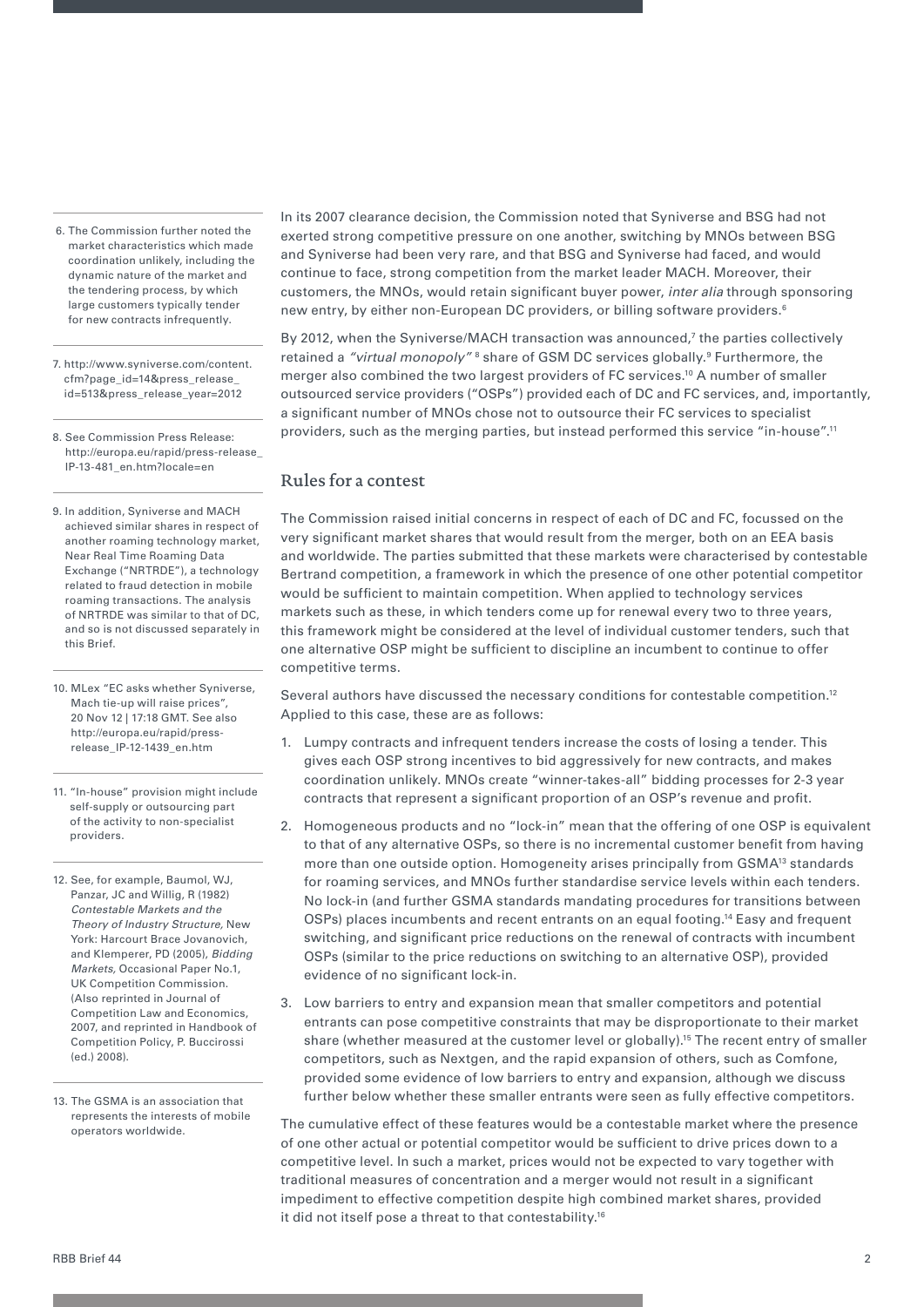14. While the condition of no lock-in is often stated as a standard condition for contestable markets, within the context of a merger assessment some degree of lock in, or switching costs, such that incumbents could enter into the re-negotiation of tenders with some degree of advantage, may result in a deviation from marginal cost pricing, although this deviation may not change as a result of acquiring a rival.

15. Strictly speaking one might consider those costs of entry or expansion that are non-recoupable on exit, i.e. sunk costs, which are associated with serving a new customer. Potential entrants would not bid as aggressively if they face the potential of being replaced after a short duration and losing those upfront investments. If contracts are sufficiently long, then sunk costs, or customerspecific investments are effectively underwritten by the customer over the course of the contract.

16. Buyer power, while an important framework for the discussion of the competitive assessment, is not considered explicitly in this *Brief*. It can be seen as complementary to the contestable dynamic described here. Sophisticated buyers may create market rules that more or less approximate these necessary conditions, including sponsoring expansion or de-novo entry; the contestable dynamic then involves those buyers playing alternative providers off against one another in order to achieve competitive outcomes.

#### It just takes two – the assessment of DC contestability

In regard to DC services, the Commission investigated this framework, and, affirming the logic of the earlier Syniverse/BSG clearance Decision, largely accepted that two effective competitors were sufficient to maintain competition. However, it retained doubts about the ease of entry and expansion that would be required for perfect contestability, so the merger specific inquiry then focussed on whether or not the small actual or potential competitors would continue to sufficiently constrain Syniverse post-merger.

Following its detailed investigation, the Commission was concerned that the smaller competitors were not credible, particularly for a small set of the largest "Tier 1" customers. The Commission considered that these customers in particular demanded quality and reputation, given that roaming activities were worth vast multiples of the fees actually paid to the parties for supporting services such as DC.

The parties performed a switching study, analysing the sourcing behaviour of substantially all MNOs globally, over a four year period. This showed that switching volumes were significant, and that smaller competitors had disproportionately won a majority of customers that switched providers, particularly in the most recent years.

Apart from the switching data, it was difficult to directly measure the strength of the competitive constraint posed by the smaller competitors due to the ubiquity of the two parties as at least potential competitors for nearly every tender. While the Commission and the parties undertook an extensive bidding study, there were too few examples of competition where only one of the parties had faced the smaller competitors alone, and too few actual switches by large MNOs, to persuade the Commission to clear the DC overlap without remedies.

Acknowledging the fierce competition between the parties, the Commission described the DC market within a differentiated products framework, with the parties as closest competitors, while smaller rivals only represented more distant alternatives, particularly for the largest customers. In support of this framework, the Commission cited customisation required by some MNOs, such as bespoke software interfaces, and service level agreements which specified customer-specific terms and conditions that any provider would need to meet.

The flaw in the Commission's differentiated products characterisation is that the differentiation in this case was between requirements of different customers, not between the offerings of competing providers for the same customer. Differentiated product competition typically involves rivalry between diverse offerings at the point of competition – in competing for a given customer's demand the difference between the products drives the analysis (e.g. a consumer choosing between two different brands of beer). In the case of DC services, any differentiation existed only between individual customer's requirements. Competition took place at the level of each individual customer, so that in a given tender all competitors were mandated to offer homogenous products to that customer.

A more appropriate way to consider this dynamic would be as contestable markets, subject to a qualification or credibility hurdle, such that only credible competitors would be capable of exerting a sufficient competitive constraint to ensure effective competition in the presence of only one actual or potential rival bidder for each tender.